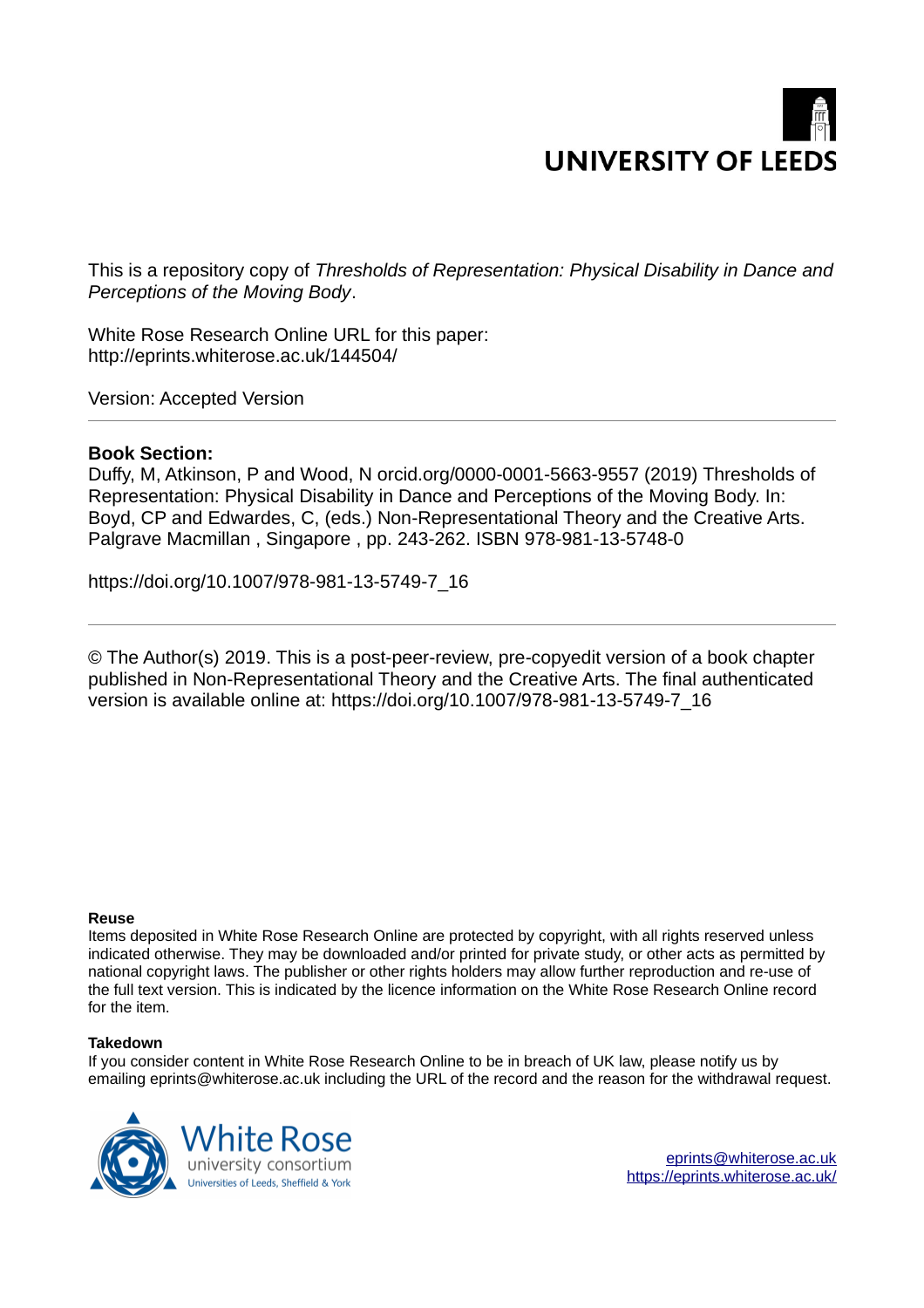# THRESHOLDS OF REPRESENTATION: PHYSICAL DISABILITY IN DANCE AND PERCEPTIONS OF THE MOVING BODY

# ABSTRACT:

Non-representational theory opens up ways to make sense of non-cognitive, bodily, emotional and affective processes in corporeal movement. Many theories of dance have focused on the continuity of movement, the process of passing seamlessly from one position to another. However, such expectations are readily disrupted by impaired bodies, which, despite their own internal continuity, are read through a normative body. This leads to registering movement in terms of an absence or lack of an expected movement. This prompts the viewer to shift from a direct consideration of the body-space relationship as a field of expression to representational structures that seek to explain the impairment. While this chapter approaches dance through non-representational theory, the authors argue that representation still shapes the conditions for affectual relationships in performance.

# **INTRODUCTION**

There is an increasing interest in non-representational theory on dance's capacity to bridge the structural and representational distance between performer and spectator. At first glance there is a substantial difference between the sensual properties of the dance, coordinated by the dancer's kinaesthesic awareness, and the spectator's silent and immobile corporeal attitude. The spectator, by definition, gains access to the movement of the performer through vision rather than movement, or through the body's exterior rather in terms of the felt conditions of corporeal experience. However, this has been challenged by scholars working within the broad field of affect theory, who have promoted the idea of kinaesthetic empathy in which there is a direct transmission of motor feeling and, by extension, affect from dancer to spectator. In short, they argue that the conditions of seeing do not fully delimit kinaesthetic feeling or the broader notion of affect in movement. As Barbour and Hitchmouth (2014) suggest, dance is a means to "express an aesthetics of embodiment" that opens up the dancer and the observer to the possibilities of shared "embodied experiences of affect, feeling and emotion" (pp. 63-64). Likewise, Sklar argues that due to dance's grounding in kinaesthesia, it facilitates "a deeper understanding of movement itself as a way of knowing, a medium that carries meaning in an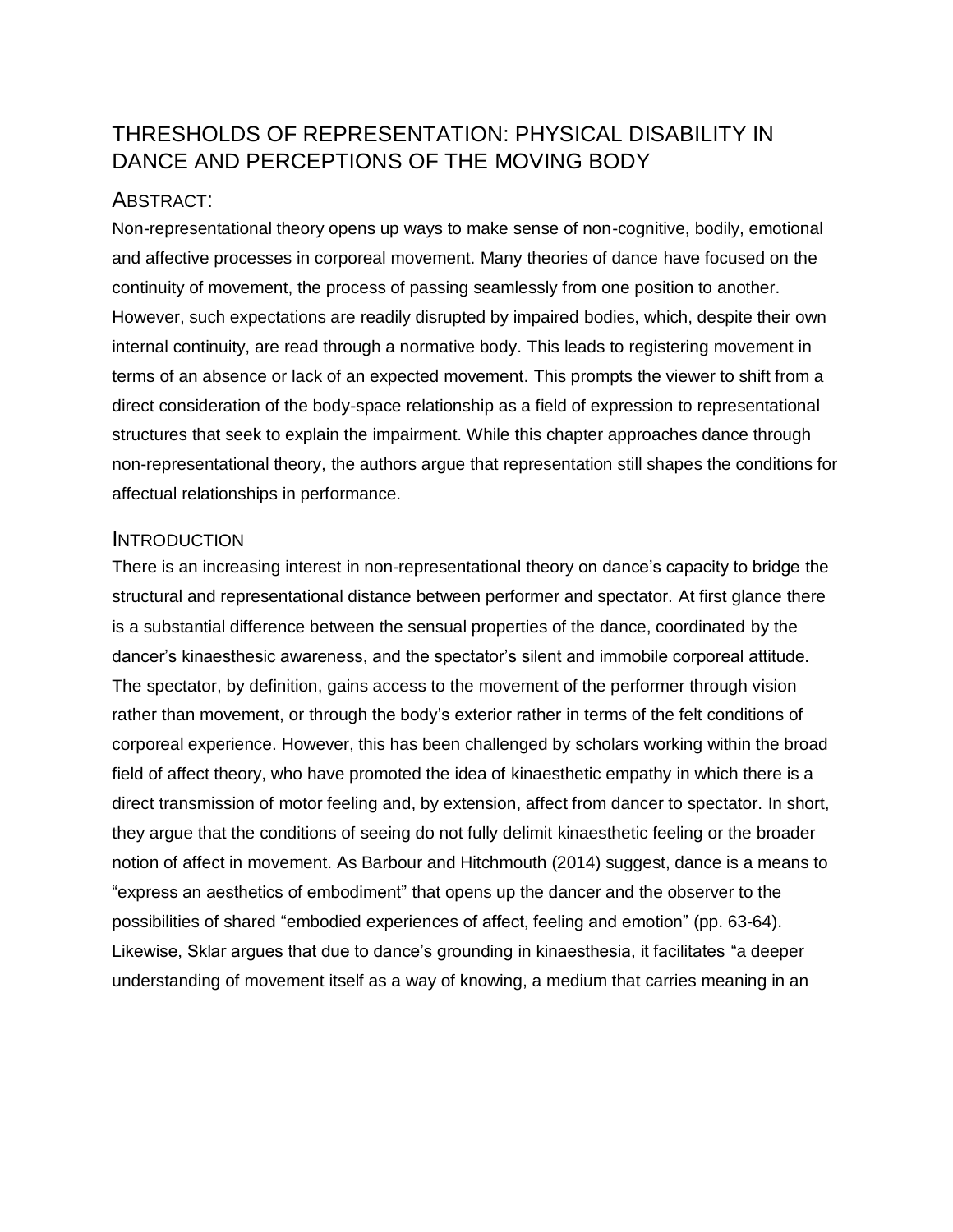immediately felt, somatic way" (Sklar, 2000, p. 70).<sup>1</sup> These arguments are certainly valuable in breaking down the affective distance between spectator and performer but immediacy cannot be too readily claimed without some attention to the specificity of performance. It is not that signification simply disappears in the constitution of a shared feeling, rather that it exists alongside any form of kinaesthetic reception. While this chapter approaches dance through nonrepresentational theory, we also argue that representation can still shape the conditions for affectual relationships in dance performance. To address these issues, we focus on physical impairment in dance, because it presents its own peculiar set of challenges for theorising kinaesthetic and affectual engagement. Physicality disability is present to the spectator, and placed within a discourse of disability, even before the performance properly begins. The dancers are rendered visible by the absence of a limb or by the distinctiveness of their stance or gait before they are recognized as dancers, or, indeed, are felt as dancers. This visibility becomes the means through which affect itself is modulated. In support of our argument, we analyse a work by CanDoCo, Sophie Cunningham's 12 (2012), and focus in detail on how choreography can engage with the politics of representation and the aesthetics of nonrepresentation.

#### DISABILITY AND PERFORMANCE

The notion that disability is a kind of performance is to people with disabilities not a theoretical abstraction, but a lived experience (Sandahl & Auslander, 2005a, p.2).

In common with many postmodern and post-structuralist writings on identity Sandahl and Auslander (2005a) argue that disability is a performed identity rather than being "a static 'fact' of the body" (p.2). In contrast to other identities like gender, sexuality, race and ethnicity, they argue that disability is an often self-consciously, rather than unconsciously performed act. Whether it be through embracing the theatrical 'grand entrance' of using a wheelchair lift to board a bus or the daily attempts to 'pass' as being able-bodied on rehabilitation wards, or in prosthetic labs and speech therapy clinics, Sandahl and Auslander (2005a) demonstate the performative nature of disability. However, despite the persuasive nature of their argument,

<sup>&</sup>lt;sup>1</sup> Even so there is considerable debate within philosophical aesthetics as to the nature of dance and how it is appreciated, experienced and perceived (see Albright, 2011; Foster Rothfield, & Dunagan, 2005; Langer, 1953; Manning, 2013; Sheets-Johnstone, 1999; Sparshott, 2004; Van Camp, 2009).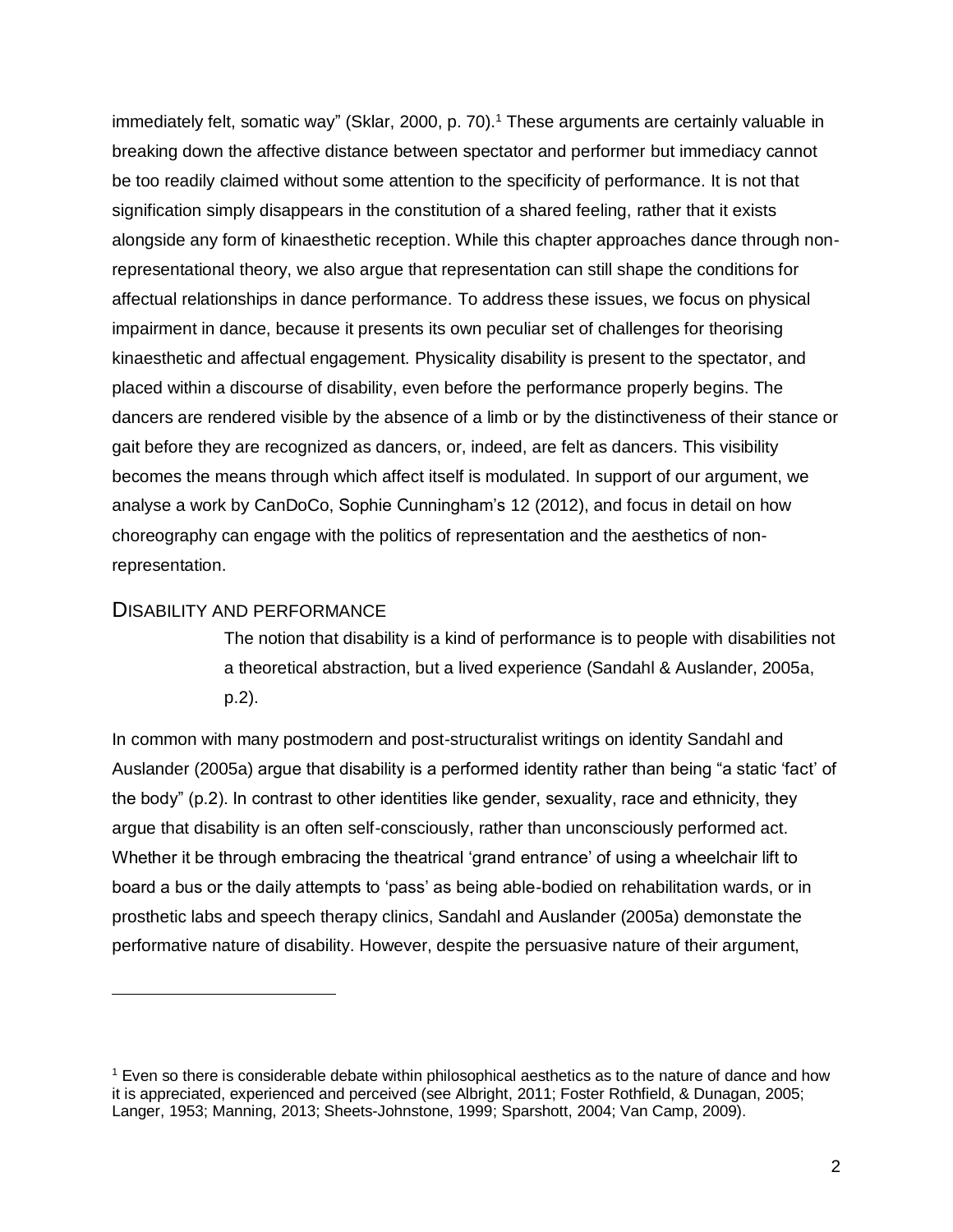works that explore the performative nature of disability are relatively rare. Much more common are works that explore the ways that disability is represented in cultural texts and performances. This is, in part, explained by the entangled histories of the Disability Rights Movement in North America and the United Kindom, and the disability culture and arts movement which sought to tackle the often unjust and singular ways in which disability is represented in cultural life. However, there is an emerging literature that seeks to correct and move beyond the earlier medical model of disability (which stated that people are disabled by their physical impairments and differences, which need to be 'fixed') and the later social model of disability (which highlighted how society is organised disables physically impaired people). Instead attention is given to the ways in which creative and performative acts of disability might challenge reductive notions of the body, ability and normality and provide more nuanced understandings of disability. Broadly put, these works seek to draw attention to the ways that disability emerges in fluid and 'always in process' forms from specific confluences of material bodies, cultural contexts and social and physical environments (see, for example, Kuppers 2003; Rice, Chandler, Harrison, Liddiard & Ferrari, 2015; Sandahl & Auslander 2005b). In this chapter we highlight the importance of this emerging performative approach to disability, but we also advocate viewing performance through the lens of non-representational thinking because this opens up more nuanced understandings of the ways bodily movement constitutes space.

Learning to dance with a physical disability is akin to other forms of dance training insofar as there is a process by which the dancer becomes aware of the physical affordances of his/her body and learns to work with these limits while seeking to test them. The body's capacity is extended through training, such that the dancer increases his/her range of movements and, by working beyond habitual movements becomes aware of a greater range of kinaesthetic feeling. This feeling is the foundation of movement and is something that cannot be reduced to representational structures, whether this is the formal categorisation of movement afforded by the various dance vocabularies or the simple optical recognition of discrete movements. Sheets (1970) argues that dance is primarily grounded in this interior kinaesthetic awareness, which is the core through which the dancer performs the choreography but also the means by which the viewer experiences the performance. She states that in watching dance, the spectator is prereflectively aware of the dancer's movement because it is akin to the lived kinesis of his/her own body. The spectator's body is always present to itself in the perception of movement in a way that cannot be fully accounted for in a distanciated description of movement (Sheets, 1970). In dance, all movements are integrated into the kinesis of performance, primarily as a form of lived experience, and watching dance embeds the observer in this lived experience (Sheets, 1970).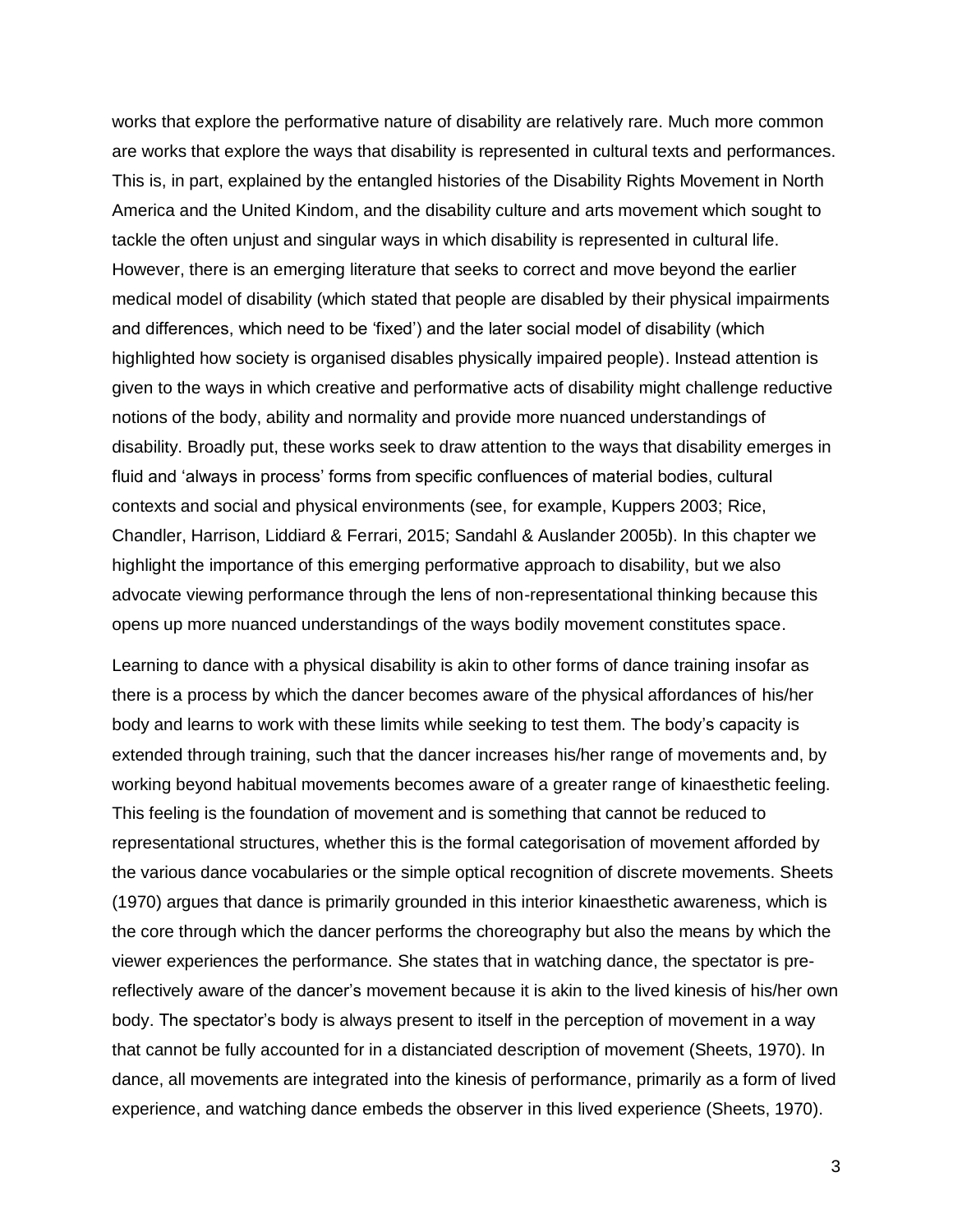The observer's own contours of feeling cleave to those of the performer without the necessary mediation of a set of visual structures and principles of representation. Movement is the very condition of feeling and as such always underpins and exceeds the visible; in a sense movement flows through the visible.

Massumi (2011), drawing on Langer's exploration of the notion of semblence, argues that in the dynamism of art works, there is no separation between 'form' and performance; in the act of reception, "[w]e see a movement that flows through the design" (p. 41; italics in original). In perception, there is a pre-reflective understanding of our "lived relation" to the object in terms of its volume, weight, texture, movability, and so on. Perception is not a staged process where we recognise the object, or one set of properties, and then infer another set, rather these properties are the very condition of seeing the object (Massumi, 2011, p. 42). Likewise, in dance, due to the foregrounding of actual human bodies in movement, we cannot fully separate the representational structure of the visual spectacle from the set of properties that inhere in the human form in our direct perception of it. As music psychologist Malloch (2005) argues, we recognise and sympathise with the humanly organised gestures in performance such as dance because "these gestures 'speak' to us, and move us; dance and music are communicative in ways that are often far more direct than words" (p. 14). To see the body is to see it through its kinaesthetic potential, in all its muscularity, rhythm, texture and volume. This idea of direct corporeal apprehension is something that should open up a space, and indeed a time, for the appreciation of performances that use physically disabled dancers, for it should circumvent cultural conceptions of disability.

# THE VISIBLE BODY AND THE FRAMING OF THE NON-REPRESENTABLE

Bodies do not only pass meaning along, or pass it along in their uniquely responsive way. They develop choreographies of signs through which they discourse: they run (or lurch, or bound, or feint, or meander…) from premise to conclusion; they turn (or pivot, or twist…) through the process of reasoning; they confer with (or rub up against, or bump into…) one another in narrating their own physical fate (Foster, Rothfield, & Dunagan, 1996, p. xi).

Dance performance is not restricted to an internal conception of corporeal variation understood only in terms of proprioceptive and kinaesthetic qualities. There are also a range of other factors that underpin how the dancer is seen by an audience, which are not founded in a notion of transmitted feeling or the direct perception of the concrete attributes of a dancer. The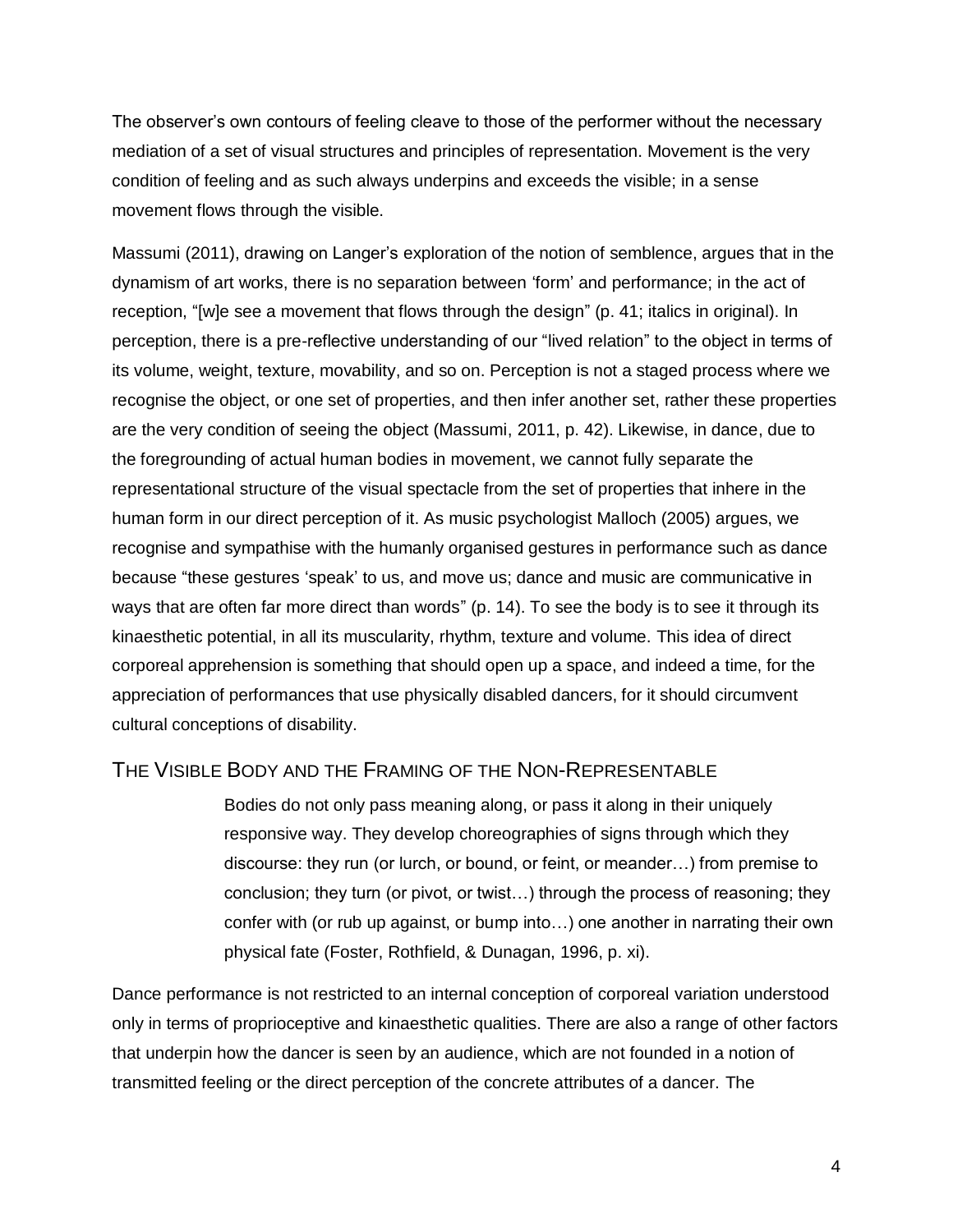spectator's relationship to the movement is framed by the conception of what a body can or should do. As Franko (1996) argues, thinking in and through dance means working not just with the visceral elements of the dance form but also understanding how the body's movements are mediated through various sets of social relations that 'write' and discipline the body in various ways. The body is a vehicle for various discourses at the same time that it conveys movement, affect or empathy, and the degree to which these broader social discourses come into play, depends on the form of the dance. It is a particular issue with those performances in which dancers have visible and recognisable physical impairments, because the visual nomination of disability places them in a particular social category irrespective of how they dance.

Disability stands before the performance as a type of paratext, as the audience knows before attending a performance that it features disabled dancers. To refer to disabled dance groups or disabled dancers is already to conflate a wide variety of performers and performances into a general category based on a simple negation – to not be an able-bodied dancer. This issue is directly confronted by the British based dance company, CanDoCo, whose name negates a particular presumption about disabled people summarily expressed in the injunction 'you can't do', which is effectively a negation of a negation. Moreover, the idea of a text that stands before the performance is indicated in the very idea of disabled bodies. The physically disabled performer's body, by its mere differentiation from normative bodies, has the capacity to signify in a way that other performers' bodies do not. The shibboleths of disability – a missing limb, the fact of sitting in a wheelchair, the softness of a paraplegic's legs – all serve as a means of reading the performance even before the dancer moves. In the context of theatrical performance, Siebers (2016) argues that the disabled performer is "hypervisible" on stage, which lead to questions about why they are on stage and what role they play within the performance (p. 141). The performer does not only perform but is required to perform through the mediation of audience expectation:

> The disabled body has meaning – and necessarily so – because, when something as visible as a disabled body appears on the stage, without attendant meanings or explanations, the audience finds fault with the drama. The drama that fails to explain the appearance of a disabled body on the stage is a failed drama. The disabled body threatens to disable the theatre as a place for seeing. (Siebers, 2016, p. 141).

In contrast, the presence of nondisabled actors does not need to be explained (Siebers, 2016, p. 141), and they are largely judged in terms of their capacity to occupy the role or blend into the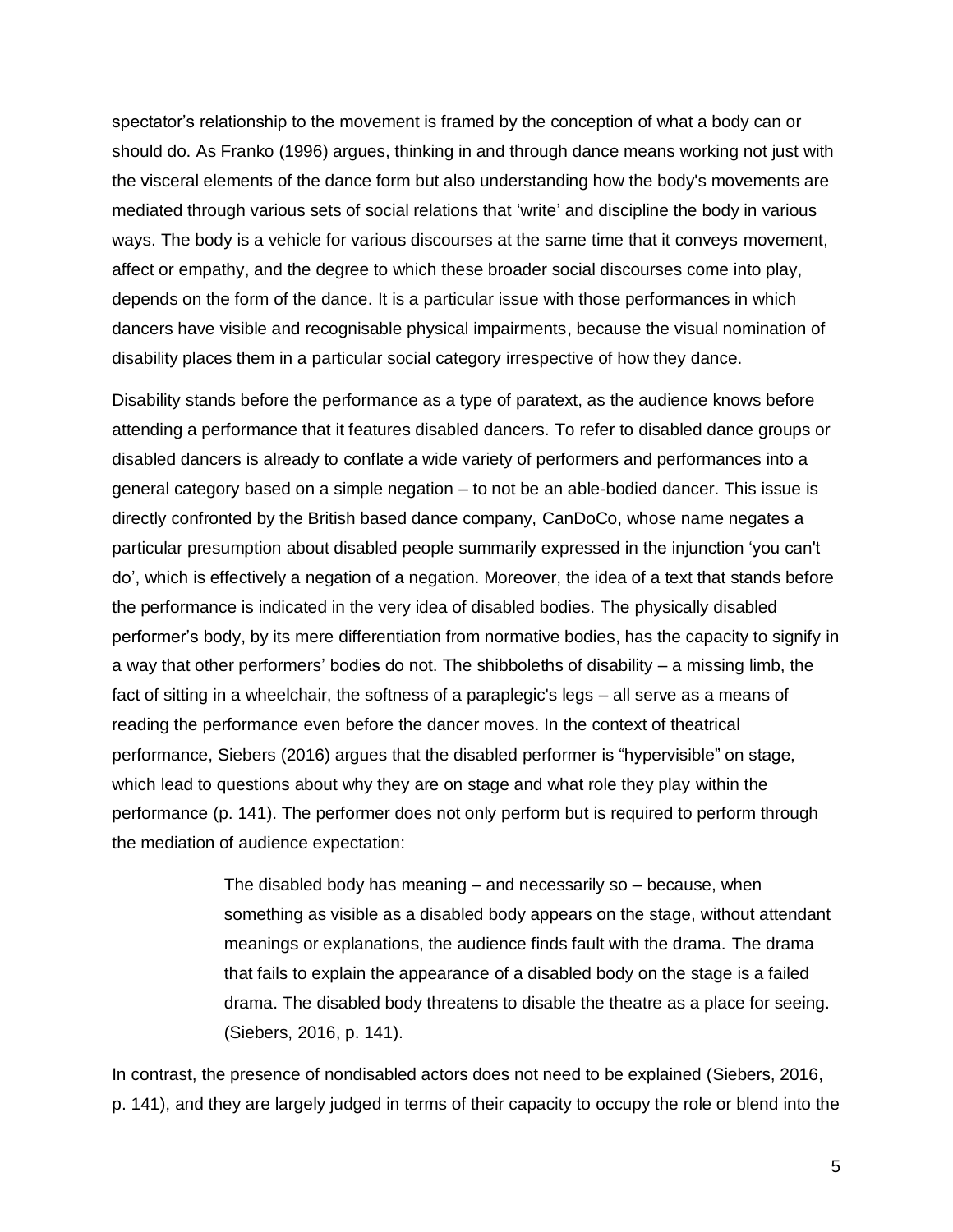performance. Certainly dance performance can be distinguished from theatrical performance because the the dancer does not necessarily have to embody a character, particularly in most contemporary dance performances that do not have narrative content. Here the foregrounding of the body can be linked to a desubjectification of the performance (Duffy & Atkinson, 2014). Nevertheless, when it comes to talking about disability and dance, disability can assert itself like a character, insofar as we judge the movements with respect to the fact that they are performed by a disabled person. It is not a question of an embodied movement through which the audience engages kinaesthetically, but movement that is grounded in a fixed body that could be replaced by a non-physically disabled dancer. In imaging a possible substitution, the particularity of feeling could be lost.

The discourse of disability visualises and exteriorises the body, and thus transforms it into a social fact that can be distinguished from the felt conditions of experience. The exteriorisation of disability becomes the basis for thinking of oneself as disabled, and thus conditions performance and conduct. This is due to the fact that dance is deeply embedded within the "socially constructed nature of human movement" (Reed, 1998, p. 503) and the "armatures of relations through which bodies perform individual, gendered, ethnic, or community identities" (Foster, 1995, p. 8; see also Sklar, 2000). Disability continues to signify as a lack irrespective of the dancer's performative capacity or virtuosity due to broader discourses surrounding the very nature of dance performance, and what it means to move properly. Indeed, Cresswell (2006) argues in relation to popular dance that the history of the dancing body "is an account of correct movement" (p. 55; italics in original), which is "refracted through the lenses of society and power" (p. 58; see also Franko, 1996). In disabled dance, these normative movements are overdetermined by the discourse of disability where there is not only an orthography of movement but an orthodoxy of the body. It is difficult for an audience to watch a disabled dancer perform without attending first to the fact of their disability, for "the social and cultural context of dance provides the conditions under which bodily movement can be creative" (Cresswell, 2006, p. 59). The question for a both a dance company and a choreographer that utilises dancers that can be readily nominated as disabled by an audience, is how to present their bodies in such a way that these normative expectations are deflected. We suggest that the directness that is sought in non-representational theories can only be apprehended through an indirectness of vision. What sits in the periphery of vision has a form and movement that resists discursive categorisation, and therefore can more fully realise its affective potential.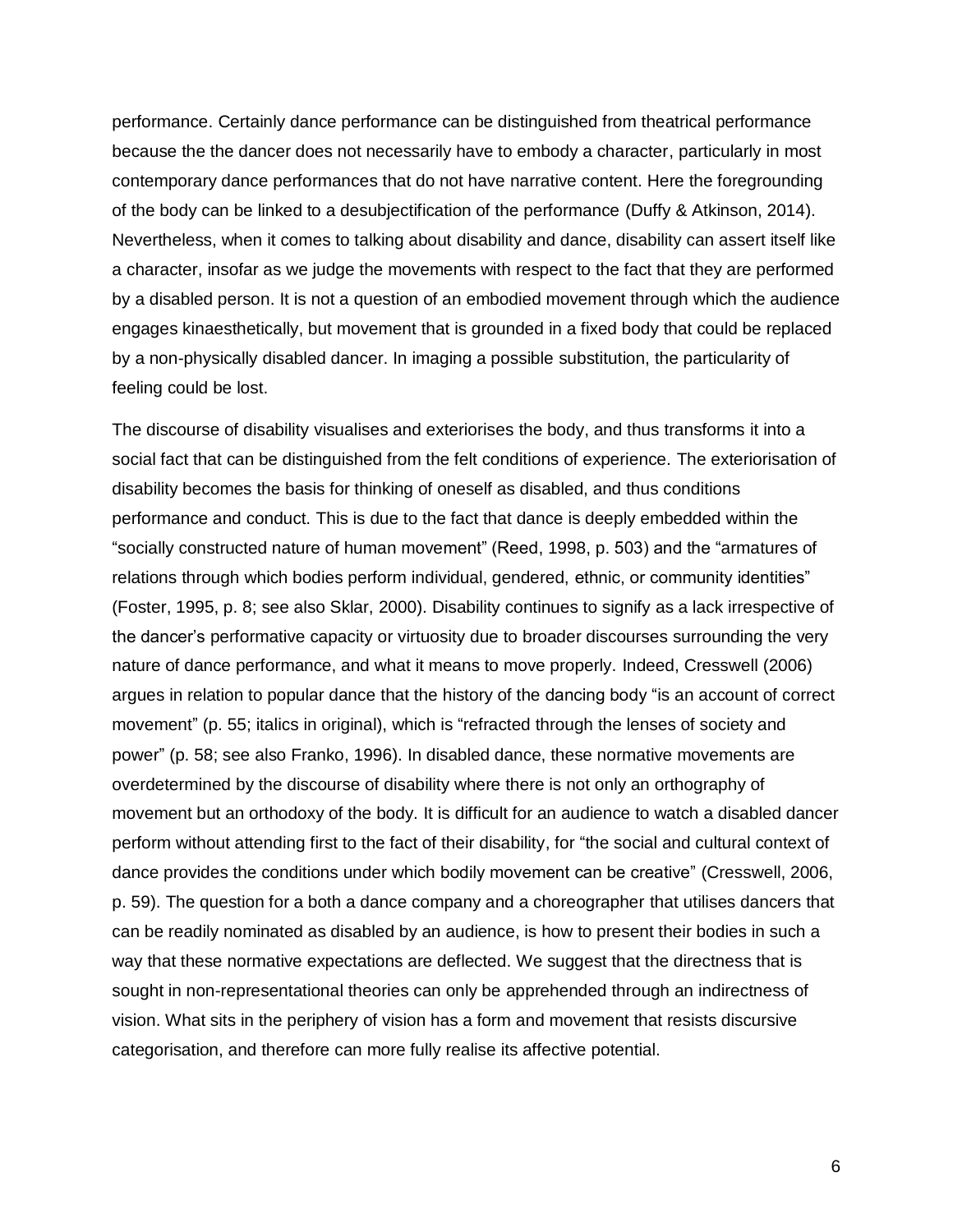## CLAIRE CUNNINGHAM AND THE REPOSITIONING OF THE DISABLED BODY

Even as the disabled body may be more visible when positioned within certain forms of dance performance, some choreographers are utilising non-traditional dance techniques in order to extend our expectations of what the body is and can do. One such choreographer is Claire Cunningham, a self-identifying disabled artist, who has developed a dance aesthetic based on personal experience in "the use/misuse, study and distortion of crutches" (Cunningham n.d.-a). Born with osteoporosis, Cunningham uses dance to communicate the ways non-normative bodies inhabit their bodies and place. This involves understanding "how the body moves, not bodies being cloaked in dance technique which, while useful up to a point, can make you feel you're seeing the same bodies over and over again" (Cunningham, quoted in Laurie, 2016). A significant influence on the development of her dance language was the choreographer Jeff Curtis, who, she explains:

> came from a world of improvisation that introduced me to a way of movement that wasn't about how it looked, or about following steps. It's a model of dancing that's sensorial, where movement comes from a more internal, psychological process. This was a huge change in the way I thought about my body; exploring how something felt as opposed to how it might look from the outside. It's kind of a cliché, but this was a genuine epiphany for me. It also helped me realise that a traditional kind of dance training didn't interest me. I wanted to investigate the potential of my body, as opposed to learning techniques that were developed for a non-disabled aesthetic (Cunningham, quoted in Boon, 2016; italics in original).

Cunningham, who has worked closely with CanDoCo, has experimented with how the ablebodied have responded to the disabled body through the practice of peripheral vision. The dance-theater duet Cunningham performed with the choregrapher Jeff Curtis, The Way You Look (at me) Tonight, included an experiment on the opening night, in which dancers and audience members took turns to keep each other at the edge of vision (Murphy, 2016). Cunningham explained to the audience that this manoeuvre serves to partly erase the person viewed, thus making the disabled body invisible or at least neutralising its potential impact (Murphy, 2016).

Cunningham's work, therefore, offers important insight into physical disability and dance. However, it is interesting that despite this emphasis on internal feeling, one of the most noteworthy aspects of her work is the use of speech and props, in particular crutches, which serve to project the body outward into structures of representation. The crutch is such a strong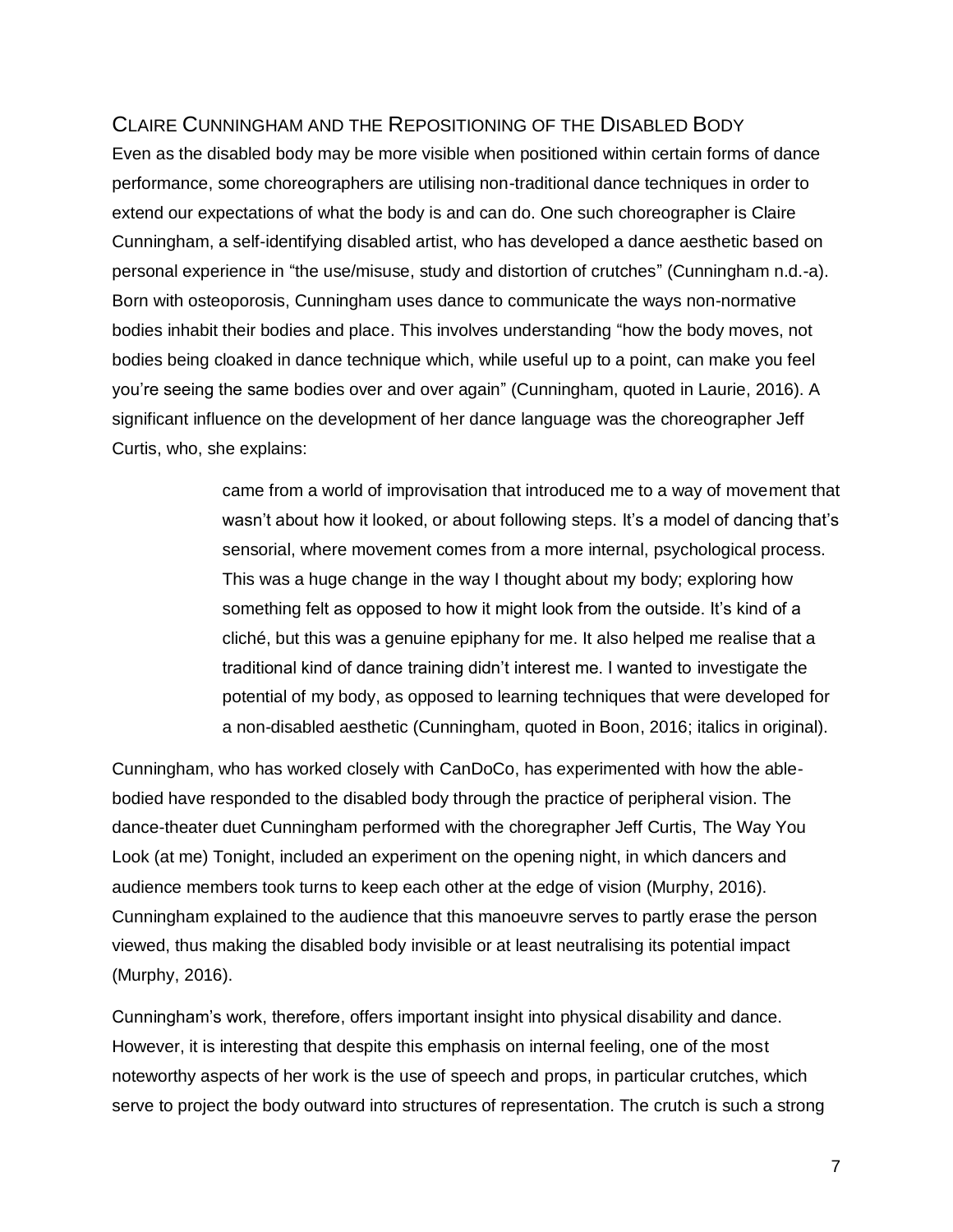marker of disability that one could assume that it would work against her other attempts to look askance at the performance and reduce attention to disability. Having said this, her aesthetic exploration of the crutch in performance actually enables a shift between representational and non-representational modes of movement that are articulated in and through dance.

#### BODIES, MOVEMENT, AFFECT

*What are your crutches? What holds you up? Gets you through? What…or who?*  And when does it tip over from something you love to something darker, a deeper need, that effects those around you? Does that mean it*'*s bad? (Cunningham, n.d. b).

Cunningham's piece, 12, was commissioned by CanDoCo as part of their Unlimited Commission for the London 2012 Cultural Olympiad. The impetus behind this piece was in the meaning of "crutch," not just the physical object but also the notions of emotional and psychological crutches. Cunningham created the choreography through improvisation workshops in which the twelve CanDoCo dancers were asked to respond to the questions outline in the above quote, beginning with what are your crutches? The idea was to "play with the idea of not using the crutches in the way they were intended, but rather as connections between people, effecting each other's movement and creating a puppet-like image of the dancer" (Cunningham, quoted on CanDoCo Dance Company website). The crutch as something that connects people underpins the entire framework of the dance. Often the crutch is brought to our (visual) attention when the performers hold their crutches in the air to extend the reach of the body, which also serves to create patterns that fill more of the space of the stage. In another scene, a dancer is pushed around the stage in a wheelchair by a performer with a crutch that is attached to the neck. The movement is a means of traversing the stage, but the crutch is also contraposed to the dancer's arm to indicate extension – similar in some respects to the splits and movement across space as in a grand jeté. Even when the dancer is manipulated as a puppet, the crutches are made visible in creating a pentagonal shape around the body.

In addition, the crutch is used from the opening sequence to connect the members of the ensemble to each other through the various sets of affective relations portrayed on the stage. The choreography can be quite brutal in its depiction of relations between the different the dance "subjects" or "characters," and this atmosphere of foreboding and constraint remains throughout the work. In the first scene, one of the dancers oversees the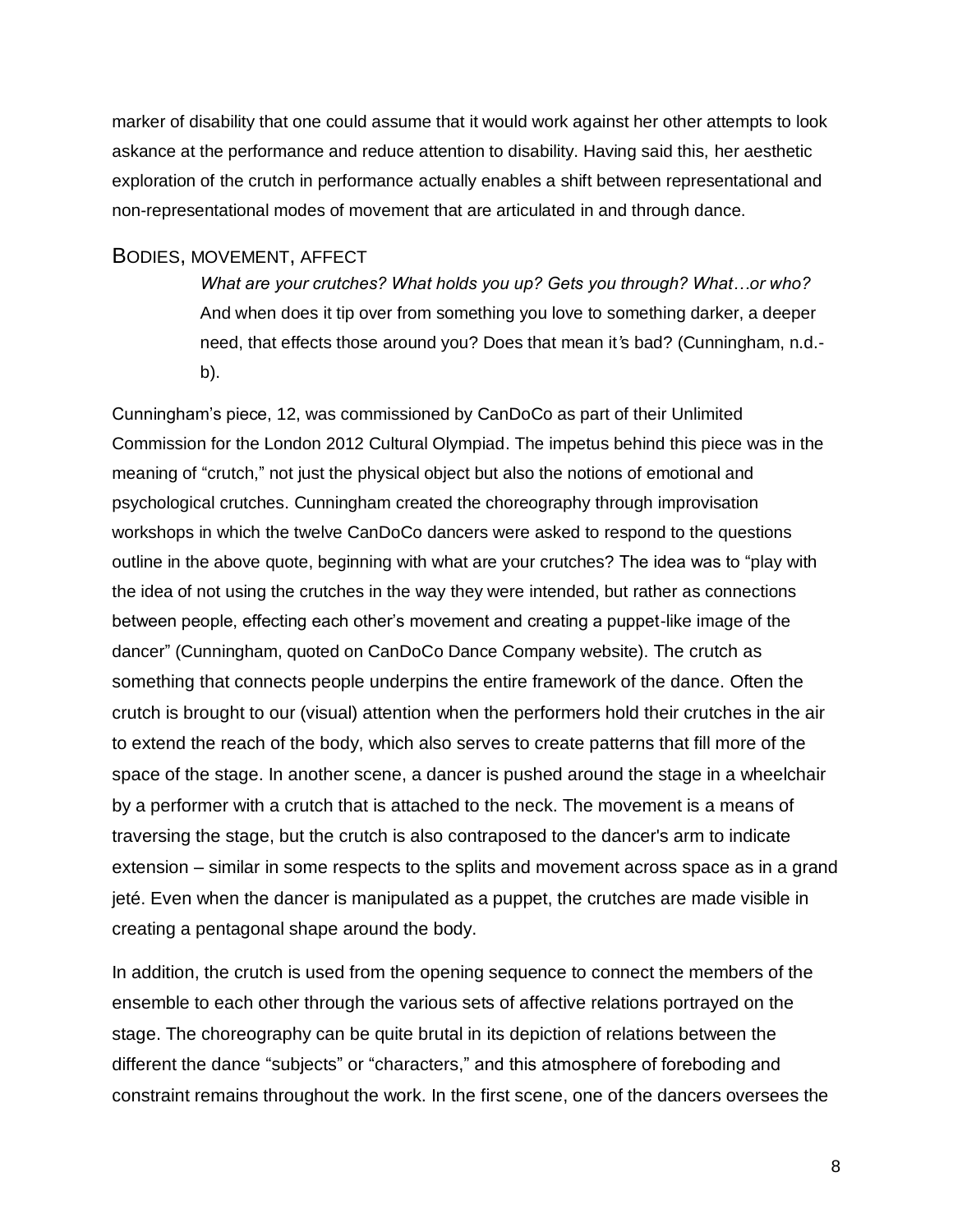activities of the others, verbally chastising and berating a number of the workers who continue working with the crutches or who break out into various types of shuddering, spinning, falls or hiding their faces in their hands. "It's not all about you, Mr Anderson!" she shouts down at one worker, "Do you think I'm interested in your behaviours?" she sarcastically drawls at another whose trippy movements circle round her, "Get back to work!," while to another she barks, "You're not taking a break now!." But these tirades are not delivered to all; some of those who break away from the repetitive construction and reconstruction of the crutches race around the workers or engage in dalliances with others, yet are barely acknowledged. Given this work was co-created with members of the CanDoCo company, these references to inequality are likely connections to life outside of the dance space. Nonetheless, the overseer figure is not immune to the bodies she moves amongst, as suggested in two examples in this first scene. In both instances, the overseer figure recoils from an individual then holds one arm to her chest while limping across the stage before returning to her overseer role. The first time it is unclear what has happened to initiate this movement, while the second very clearly follows the actions of a dancer who uses the crutch as a sword-like object and brings it across the overseer's neck. In each of these examples, the crutch is foregrounded as an implement or an extension of the body only to be stripped of its actual purpose in supporting movement. Repurposing the crutch is a means of dissembling its function as a metonym of disability, and this is demonstrated from the very beginning of the performance where the dancers engage with the crutches as a collection of parts.

#### THE BODY AND THE PERCEPTION OF VIRTUOSITY

Experimenting with the physical form of the crutch is one means of undermining the discourse of disability, but it does not automatically orientate an audience with the dancers' contours of feeling, in particular, a kinaesthetic experience. Watching dance is not strictly based on kinaesthetic empathy because the movements on stage are usually quite distinct from those that the audience is capable of performing, but there is nevertheless a felt relation that is based on the observer's prereflective experience, and this is best articulated in the appreciation of virtuosity. Reason and Reynolds (2010) argue that spectators are often guided by an "admiration of virtuosity," in which pleasure is found in seeing those movements that extended beyond the capacity of the normal body. This admiration is based on an appreciation of skill but also the the liveness of the performance and the risk of failing or falling (Reason & Reynolds, 2010, p. 58). This type of pleasure could be readily associated with disabled performance where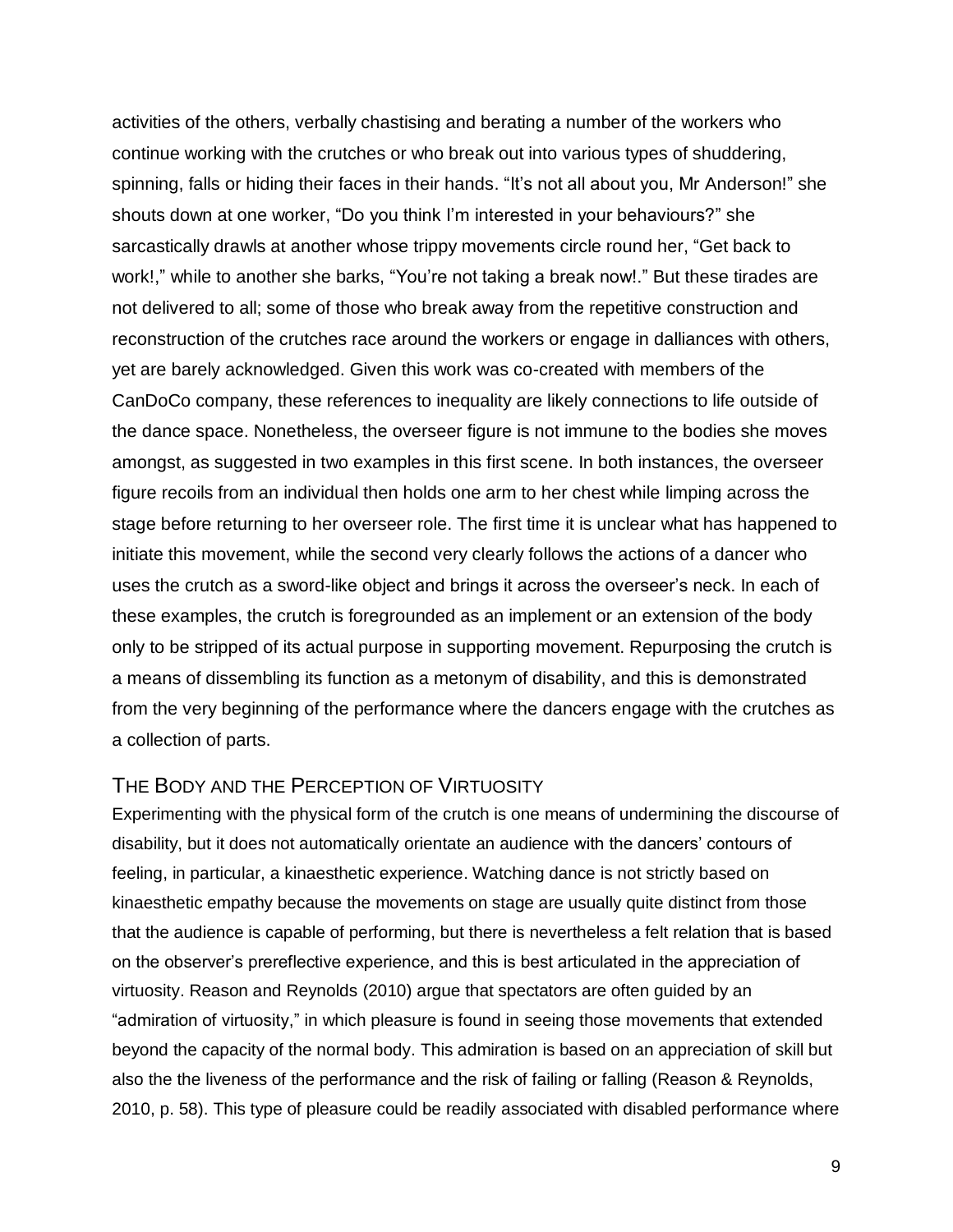bodies extend themselves well beyond the particular capacities and expectations of the audience. Adam Benjamin (1998), one of the founders of CanDoCo along with Celeste Dandeker, suggests that recent dance that incorporates disabled performers is distinguished by its virtuosity and creative experimentation that is due, in part, to the very constraints posed by disability (p. 114). The choreography is often tailored to suit specific dancers with very specific abilities, which can be contrasted with the repertoire of many large ballet and dance companies which look for general body types (1998, pp. 115-17). Virtuosity is here linked to creativity because both indicate a degree of differentiation from the quotidian; as visual experimentation and corporeal expressivity. The audience sees bodies in unimagined configurations but also feels that body at the limits of their own pre-reflective experience.

In a dance performance, the perception of virtuosity is not limited to the felt perception of bodies, for all movement is also framed by the space of the stage. This is not a neutral space because it is always underpinned by the felt conditions of our own movement – high is different to low, left to right and forward to back. These differences are also underpinned by cultural values, for example where right is valued over left, high over low, etc. (Casey, 1993, p. 81). In the perception of virtuosity, the capacity to access particular dimensions of the stage can be attributed greater value than other aspects of dance, such as bodily control. The value of the lift in ballet could be contrasted with the constrained and grounded movements of Butoh. In a fMRI study of kinaesthetic empathy, Calvo-Merino, Jola, Glaser, and Haggard (2008) argued that the most common aesthetic criterion of virtuosity was a preference for movements that involve a high degree of vertical and horizontal displacement. The examination of the activation of the visual and premotor cortex "suggested that, on average, these areas of our subject's brains preferred whole body movements, such as in jumping in place or with a significant displacement of the entire body in space (e.g., horizontal jump)," whereas those movements that invoked the least reaction, "involve mainly one limb and little displacement" (2008, p. 917). The movement that most readily comes to mind in classical ballet is the grand jeté, in which the dancer horizontally traverses the stage, elevates the body, and is seen to fully stretch the legs in midair. These movements can be seen as virtuosic even if the audience does not have the means to fully judge the type of skill and effort that is involved.

There is a discourse of virtuosity that is derived from both the capacity of the body to act but also for the body it extend itself within the space of the stage. This is of particular importance in the study of disabled dance, where the dancers, especially paraplegic dancers and those with lower limb amputations, often have difficulty in traversing the stage or achieving verticality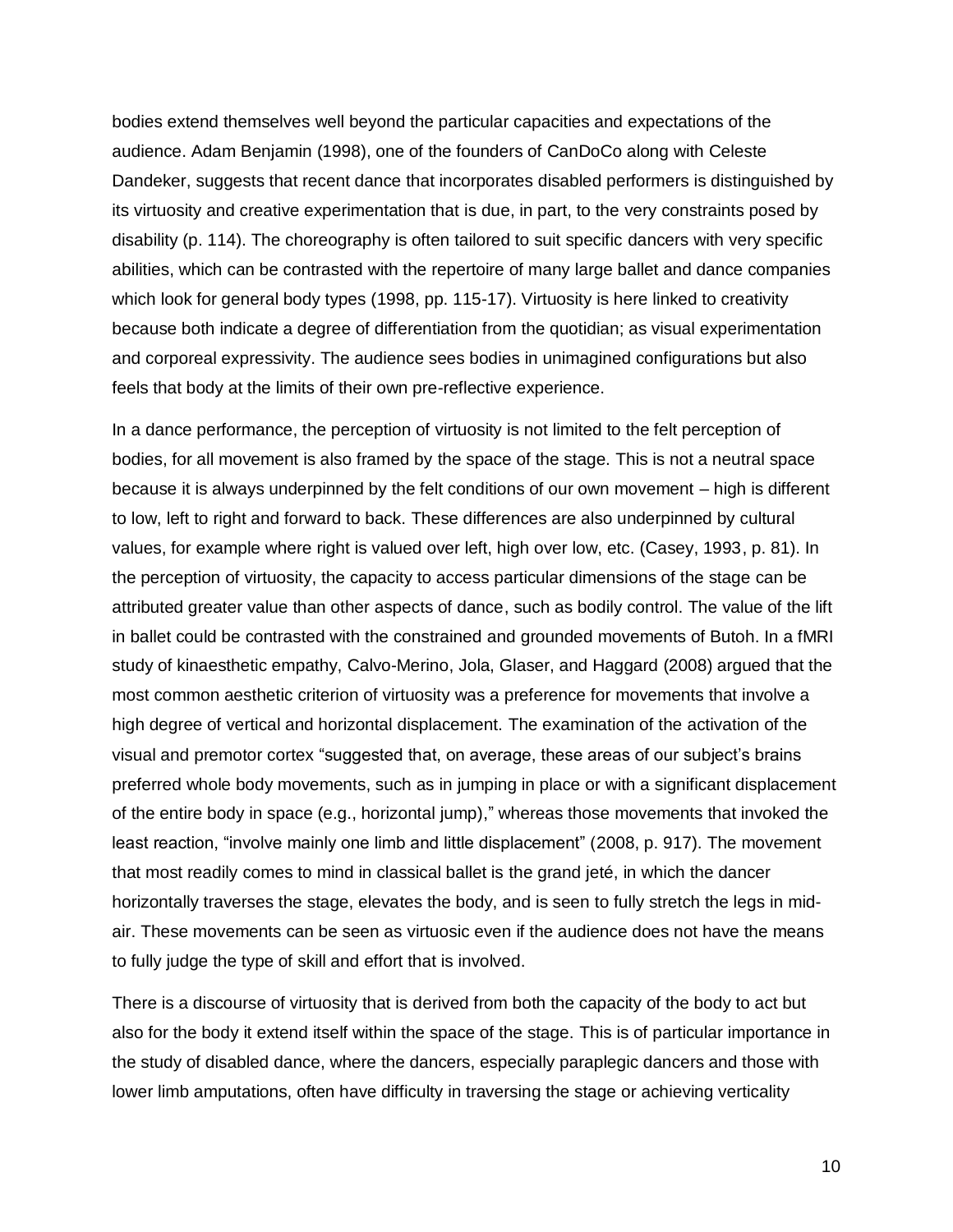without some form of external assistance. For the paraplegic, the body can only be raised from the ground through the hands, and cannot be easily projected off the ground. The degree of visible extension is also limited because the legs cannot project themselves from the torso. Dancers with only one leg also find it difficult to move across the stage because the single leg cannot easily relinquish its role as a point of support to become a figure of extension, unless, of course, the dancer is in a hand stand position and the arms serve as both locomotion and support. This presents a particular creative problem for the choreographer, who has to work out ways of enabling the performers to traverse the stage without overly attending to limitations on movement.

In 12, Claire Cunningham addresses this in a number of ways. In particular, she draws attention away from the legs as a point of support and ensures that much of the performance, for those with and without lower leg disability, unfolds close to the horizontal ground of the stage. The performance begins with the performers sitting in a cross-legged position and symmetrically arranged across the surface of the stage, while assembling the crutches. The crutch is a signifier of disability but in this process of assemblage it adopts a series of formal relationships, in particular the oscillation between horizontal and vertical positions. This formal relationship is soon reproduced by the figures of the dancers, as a few stand and dance in an upright position, which creates vertical contrasts with those who remain sitting. The upright figures change but there is always a balance between upright and sitting figures, and what is most important about this structural logic is that in attending to the form, the audience does not attend to the fact that some of the seated figures have lower leg disabilities. It is only after the formal structure of the performance has played out for a couple of minutes that that a figure crawls and rolls across the floor without the use of his legs. While the figures sitting on the floor are still, there is no means of determining whether or not they are disabled. In a later section of the performance, a dancer with one leg moves across the floor, with one foot forward and arms providing the locomotion, and removes a chair from the set. She is highlighted by her lemon coloured dress and high key lighting, unlike in the opening scene, but by this point in the work the audience is already attuned to the horizontality of the performance. She departs the stage in a vertical position by lifting the chair before her. Although the chair is a support for her movement, the chair and dancer exit the stage together in a pas de deux, where the chair gives horizontal extension to the body. In this choreography, the formal features of dance stand before the recognition of the body as disabled, and thus also bypass the hypervisibility that is integral to a discourse of disability.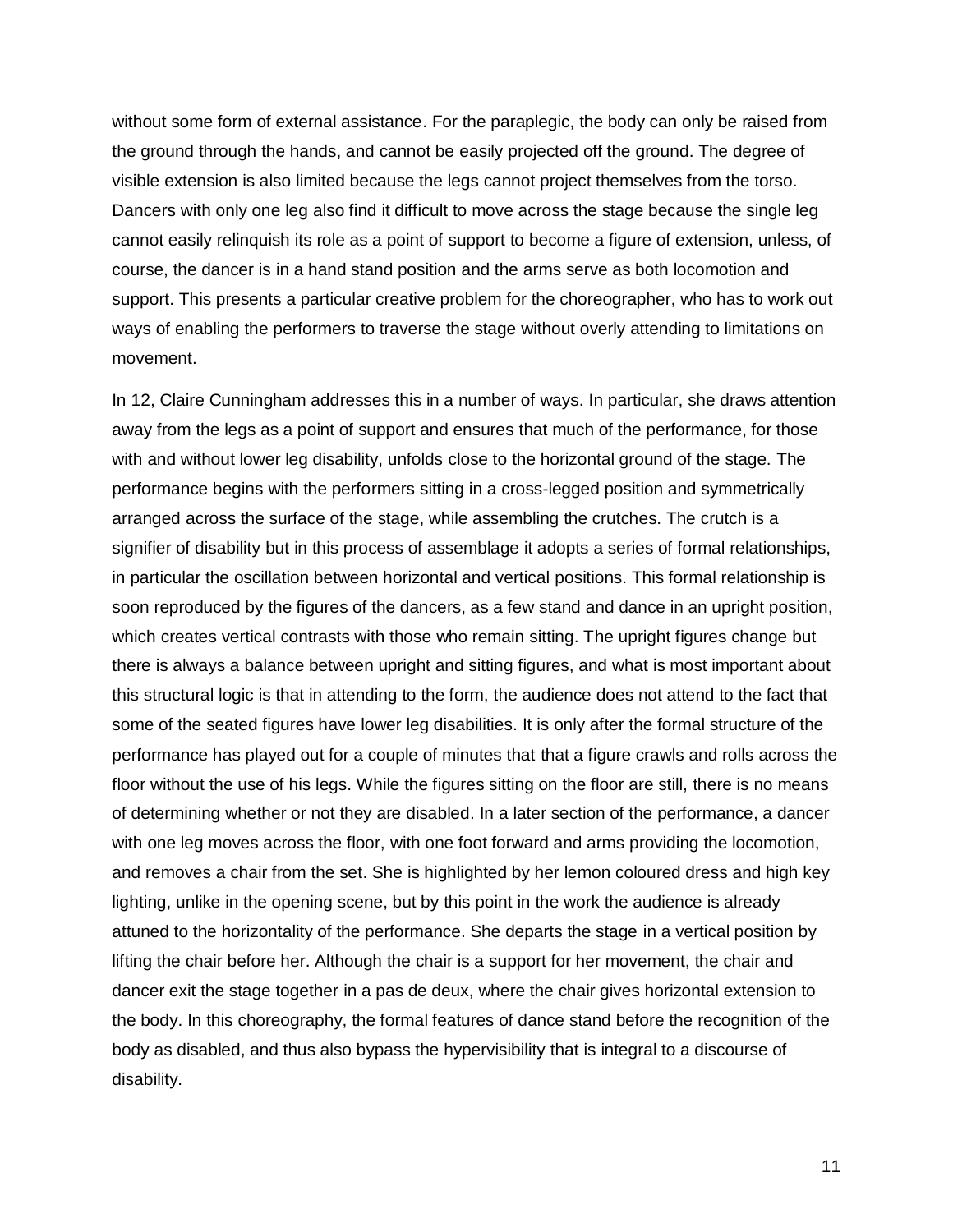In occupying the horizontal, Cunningham's choreography not only masks the visibility of the disabled body but follows a shift away in dance from the verticality of the stage. Benjamin (1998) argues that the incorporation of disabled dancers into contemporary performances is part of a "democratization" of dance in general, with its emphasis the actual effects of gravity, rather than superhuman attempts to overcome them (p. 118). The dancer Carol Brown echoes this sentiment, arguing that the modern dance's challenge to the optical space of the stage, which is tied to the notion of the proscenium arch, is a way of emphasizing the corporeality of the body and its physical connection to the ground (1998, p. 62).

> Unlike classical ballet dancers, contemporary dancers have a strong relationship with the horizontal plane, as they explore the floor and the ground through touch, yielding weight and resistance. … Rolling, crawling, falling and stumbling put us in touch with the horizontal dimension and a mammalian, developmental corporeality through non-dominant bodily schemata such as radial geometry. (1998, p. 64)

This corporeality may be due to a connection to mammalian, or even reptilian movement, but the physicality of the horizontal body is largely due to the close relationship between the form and support. The chest, the back, the buttocks, the arms, etc. are all grounded and are therefore closer to the earth. However, in a common judgement of virtuosity, horizontality poses a problem because the prone or seated body disappears into the ground from the point of view of the stalls. It may extend beyond itself in the performance, but this is not readily accessible to an audience.

This focus on the gravity of the body and horizontality of the performance space presents a challenge to another aspect of the "admiration of virtuosity"; the degree with which the performance has "grace" and the feeling of "effortlessness" (Reason and Reynolds, 2010, p. 59). Montero (2016) argues that effortlessness is not judged only in relation to the amount of effort expended but in the capacity to produce the appearance of effortless movement in spite of the physical difficulty (p. 186). This illusion is created when the audience can appreciate the movement without being unduly distracted by the workings or limitations of the body. The appearance of effortless is part of a popular aesthetic, and thus is not readily applied to avantgarde dance, but is important insofar as it might prevent companies with disabled performers accessing the mainstream. To overcome this, the choreography has to both create situations of virtusosity but also disguise those aspects of the performance that indicate effort.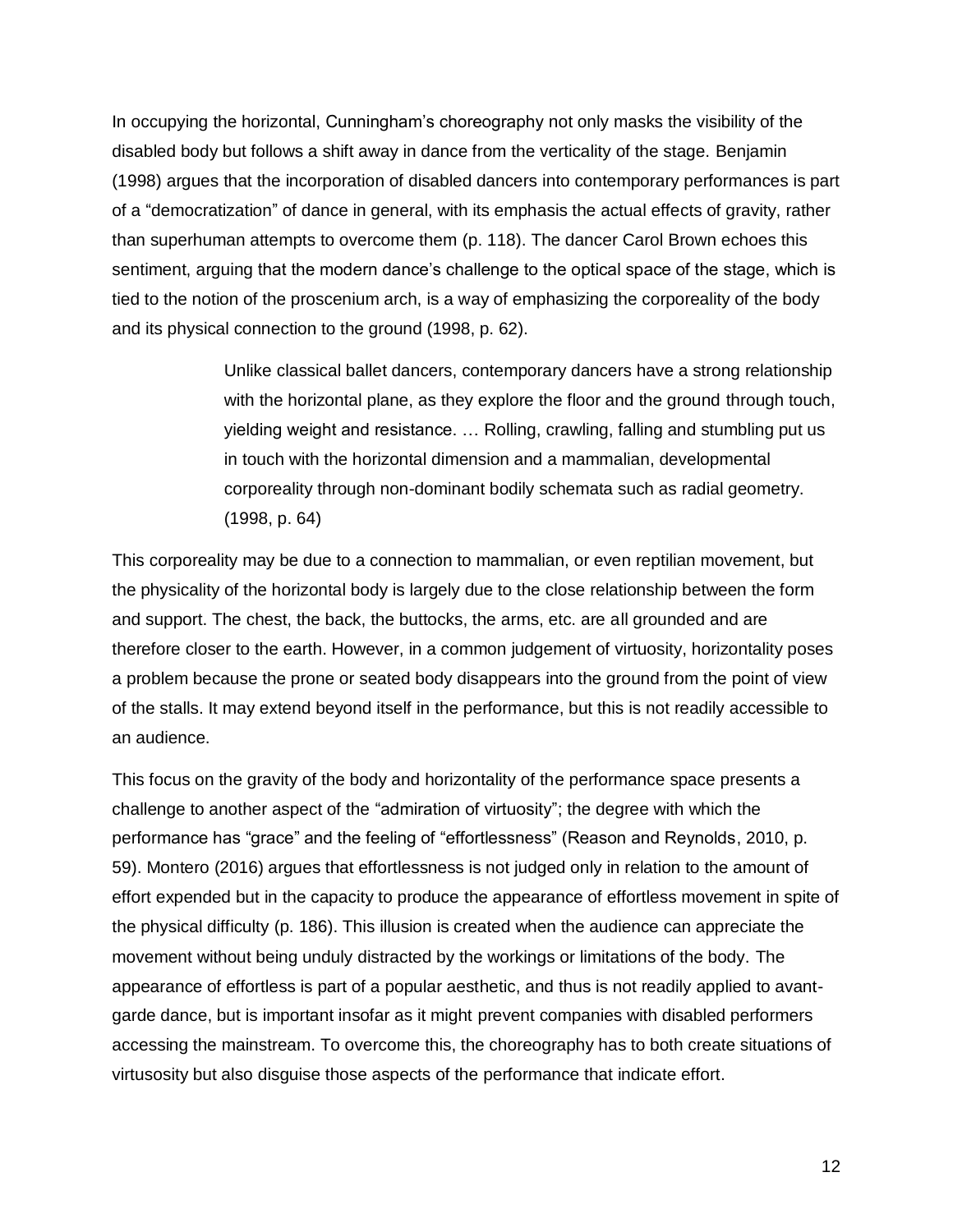One way of doing this is through creating patterns of movement, which can draw attention away from the physical conditions of the body. In Cunningham's 12, this is largely achieved through aligning the dancer's movements irrespective of the difference of the dancers' bodies, such that the audience's gaze is drawn to patterns of movement on the stage, rather than the physicality of the individual body. In an early scene, two one-legged dancers perform together on stage in a vertical position using crutches. The absence of a limb and the role of the crutch as a form of support is clearly given at the start of the performance, unlike the opening scene, but here the disguise only occurs after the fact. As the performance proceeds, the two performers create arcs of movement with their crutches and the rotation of their bodies. The fact that they are performing similar movements means that movement is to some degree abstracted from the body. The movements form interlinked patterns that draw the eye away from the fixity of the leg or crutch as a pivot. In her theory of semblance, Langer (1957) argues that a performance produces a "virtual image" for our perception that supervenes the particular physical attributes of the dancer and the physical place of performance (p. 5). The physical or actual attributes of the dance disappear with an increased emphasis on the virtual features of the movement, such as rhythmic alterations of the "dynamic image" (p. 6). The dynamic image of movement has the capacity to supplant the static image of the disabled body, the one that stands as a culturally loaded sign at the beginning of the work, over the time of the performance. It is a process of representational erasure that draws out virtuosity and engages with the popular aesthetic of grace and flow.

#### **CONCLUSION**

In this chapter, we have suggested that the aesthetics of dance offers a way to access the intricate, deeply entangled relations and representations of our social world and challenges our perceptions of what bodies can do. Dance's grounding in kinaesthesia opens up the possibility of shared and embodied experiences of emotion and feeling through the shaping of bodily movement. Yet, as Cresswell (2006) points out, the aesthetic forms of dance operate within specific ideas about the production of correct bodily movement. The term "disability" differentiates a dancer's body based on physical difference, and in doing so, renders this body hypervisible. This is significant to a politics of difference that challenges assumptions about lived experience and the perceptions of what these particular bodies can do. Thus we are in agreement with Cresswell's (2006) insistence on "the continuing importance of seeing bodily mobility within larger social, cultural and geographical worlds that continue to ascribe meaning to mobility" (p. 59). The significance of non-representational theory is that it enables us to conceptualise a dance performance in terms of an emergent potential, a "transforming moment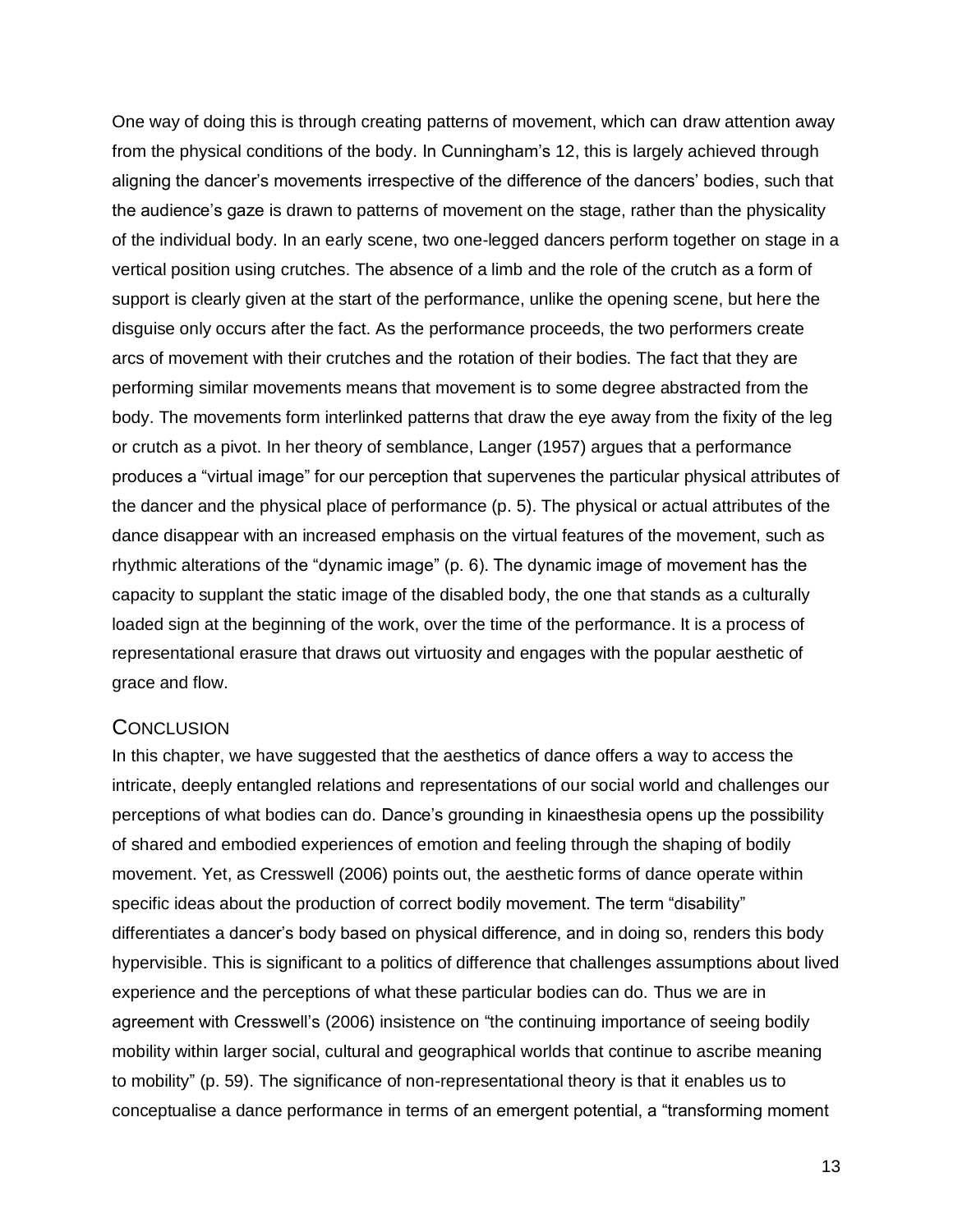that releases from the grip of the present and opens up the future in a way that makes possible a new birth, a new beginning, a new invention of ourselves, even as it awakens dangerous memories" (Caputo, 2007, p. 19). Non-representational modes of moving can be foregrounded in terms of how they resist, transcend or stretch the existing category of disability. Thus, while the individual disabled body may visually signify as a (physical) lack, dance in the form of a nonrepresentational event re-assembles bodies-within-movements. The basic bodily marker of physical difference cannot, of course, be fully erased, but we can nevertheless think about how the performance, or the idea of performing, operates within and against the categories of ability and disabilty.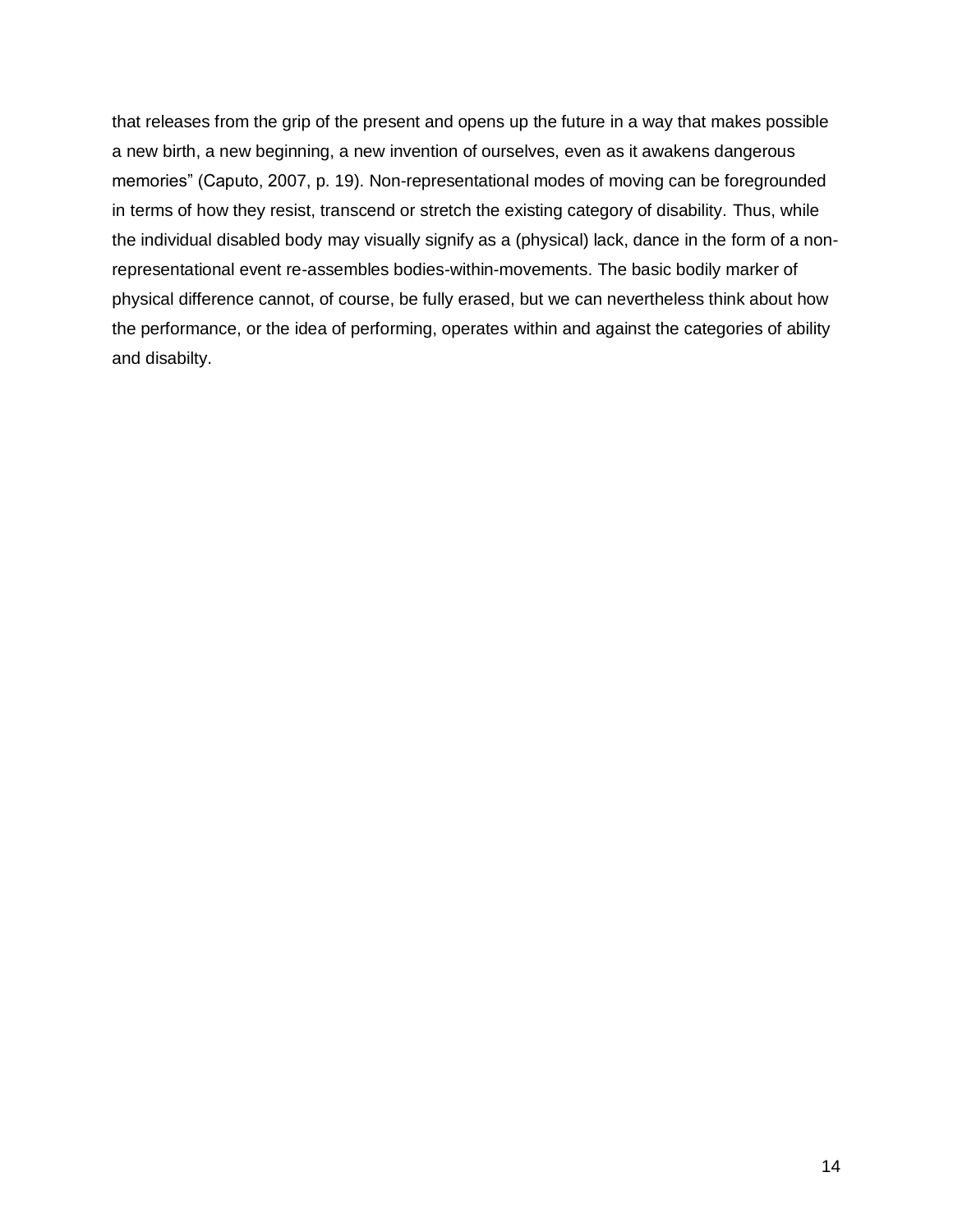# REFERENCE LIST

Albright, A.C. (2011). Situated dancing: Notes from three decades in contact with phenomenology. Dance research journal 43(1), 7–18.

Barbour, K., Hitchmouth, A. (2014). Experiencing affect through site-specific dance Emotion, space and society 12, 63-72.

Benjamin, A. (1998). Cabbages and kings: Disability, dance and some timely considerations. In A. Carter & J. O'Shea (Eds.), The Routledge Dance Studies Reader (2nd ed.). (pp. 111-121). London, England; New York, NY: Routledge.

Boon, M. (2016). Claire Cunningham: Conversations with crutches. Limelight. 11 February. Retrieved 6 February 2018 from http:/[/www.limelightmagazine.com.au/features/claire](http://www.limelightmagazine.com.au/features/claire-cunningham-conversations-with-crutches/)[cunningham-conversations-with-crutches/.](http://www.limelightmagazine.com.au/features/claire-cunningham-conversations-with-crutches/)

Brown, C. (1998). Making spaces, speaking spaces. In A. Carter & J. O'Shea (Eds.), The Routledge dance studies reader (2nd ed.). (pp. 58-72). London, England; New York, NY: Routledge.

Calvo-Merino, B., Jola, C., Glaser, D. & Haggard, P. (2008). Towards a sensorimotor aesthetics of performing art. Consciousness and cognition 17, 911-22.

Casey, E. (1993). Getting back into place: Toward a renewed understanding of the place-world. Bloomington & Indianapolis, IN: Indiana University Press.

Canavan, C., Alker, G., Martin, R., Browning, B., Amkpa, A. (2010). Dialogues: The state of the body. Dance research journal 42(1), 73-88.

CanDoCo Dance Company. Retrieved from http:/[/www.candoco.co.uk/the-work/candoco/12.](http://www.candoco.co.uk/the-work/candoco/12)

Cresswell, T. (2006). 'You cannot shake that shimmie here': Producing mobility on the dance floor. Cultural geographies 13, 55-77.

Cunningham, C., (n.d.-b) About Claire Cunninham. Retrieved 3 March 2018 from http:/[/http://blog.apastyle.org/apastyle/2011/10/reference-twins.html.](http://blog.apastyle.org/apastyle/2011/10/reference-twins.html)

Cunningham, C., (n.d.-b) About Claire Cunninham. Retrieved 3 March 2018 from http:/[/http://blog.apastyle.org/apastyle/2011/10/reference-twins.html.](http://blog.apastyle.org/apastyle/2011/10/reference-twins.html)

Duffy, M., Atkinson, P. (2014). Unnatural movements: Modernism's shaping of intimate relations in Stravinsky's Le sacre du printemps. Affirmations of the modern 2, online.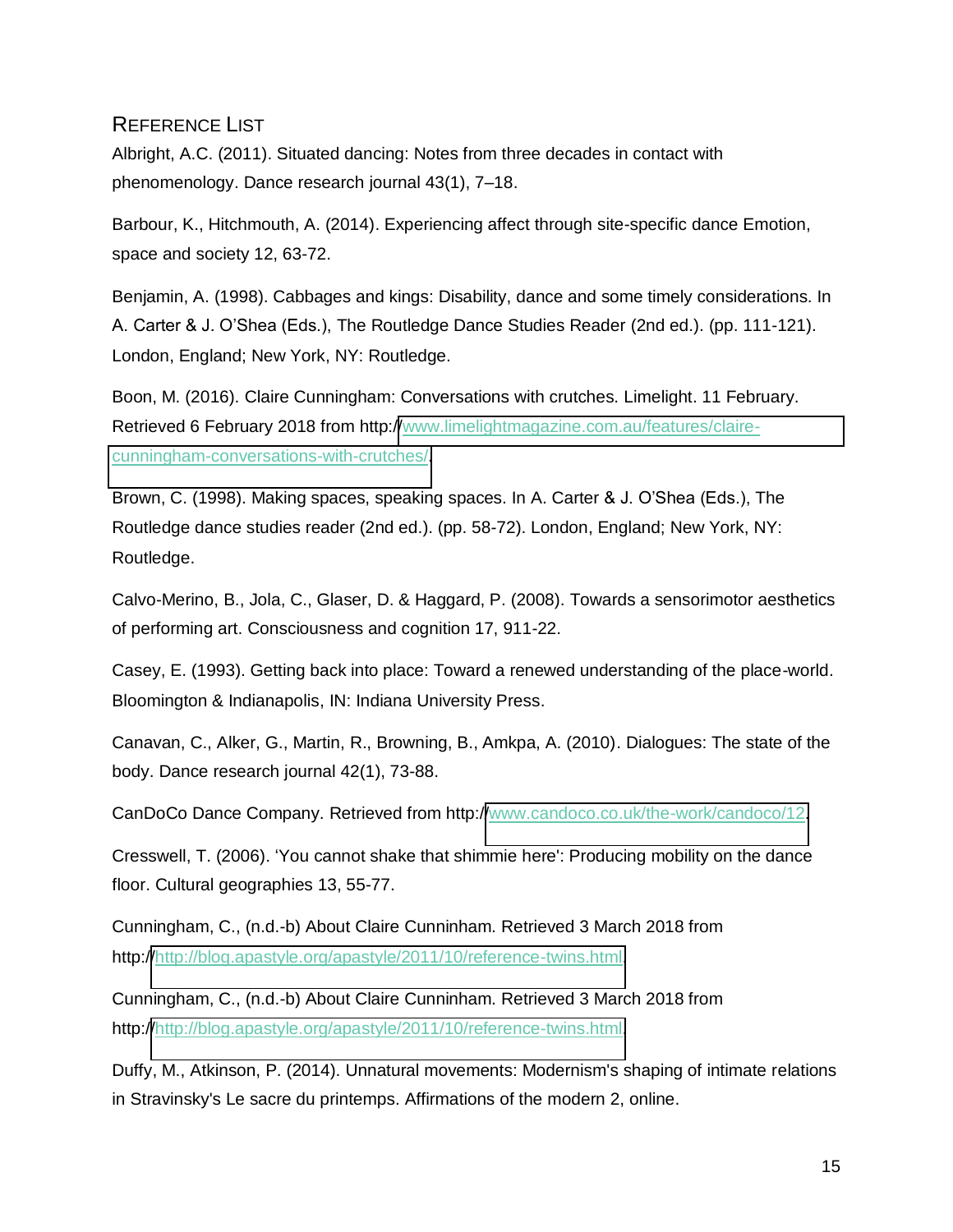Foster, S.L. (ed.) (1996). Corporealities: Dancing knowledge, culture and power London, England; New York, NY: Routledge.

Foster, S.L. (1995) Choreographing history. In S.L. Foster (ed.) Choreographing history (pp. 3- 21). Bloomington, IN: Indiana University Press.

Foster, S.L., Rothfield, P., Dunagan, C. (2005). Philosophy and dance. Topoi 24(1), 255–256.

Franko, M. (1996). Five theses on laughter after all. In G. Morris (ed.), Moving words: re-writing dance (pp. 43-62). London, England: Routledge.

Kuppers, P. (2003) Disability and Contemporary Performance: Bodies on the edge. London: Routledge.

Langer, S.K. (1953). Feeling and Form: A theory of art developed from philosophy in a new key. New York, NY: Charles Scribner's Sons.

Langer, S. K. (1957). Problems of art: Ten philosophical lectures. New York, NY: Charles Scribner's Sons.

Laurie, V. (2016). Claire Cunningham: Battling the body fascists. The Australian. 25 January. Retrieved 6 February 2018 from http:/[/www.theaustralian.com.au/arts/stage/claire-cunningham](http://www.theaustralian.com.au/arts/stage/claire-cunningham-battling-the-body-fascists/news-story/0c82dfc89ac43dd134c746ada6bed0de)[battling-the-body-fascists/news-story/0c82dfc89ac43dd134c746ada6bed0de.](http://www.theaustralian.com.au/arts/stage/claire-cunningham-battling-the-body-fascists/news-story/0c82dfc89ac43dd134c746ada6bed0de)

Malloch, S. (2005). Why do we like to dance and sing? In R. Grove, C. Stevens & S. McKechnie (Eds.), Thinking in four dimensions (pp. 14–28). Carlton, Australia: Melbourne University Press.

Malloch, S. (1999/2000). Mothers and infants and communicative musicality. Musicae Scientiae: Rhythm, musical narrative and origins of human communication 29-57.

Manning, E. (2013). *Always more than one: Individuation's d*ance, Durham, NC; London, England: Duke University Press.

Massumi, B. (2011). Semblance and event: Activist philosophy and the occurrent arts, Cambridge, MA: The MIT Press.

Merleau-Ponty, M. (1962) The phenomenology of perception London, England: Routledge.

Montero, B. (2016). Aesthetic effortlessness. In S. Irvin (Ed.), Body aesthetics. (pp. 180-191). Oxford, England: Oxford University Press.